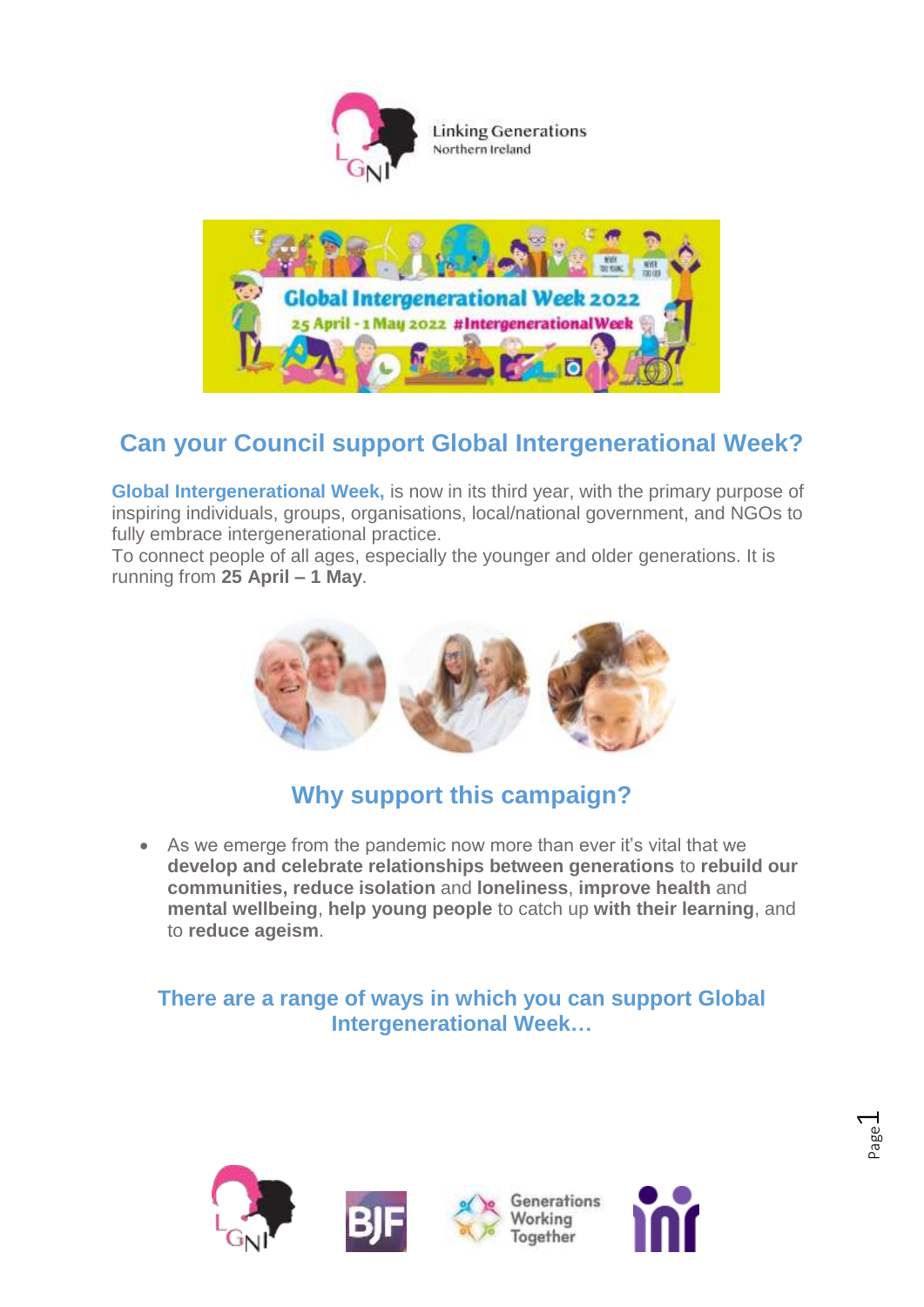

# **Supporting opportunities**

- **1. Sign up as a supporter**
- **2. Get involved in the Social Media Campaign**
	- **3. Endorse the launch media release**

**4. Light up a Council building** 

**5. Promote & attend LGNI events**

### **1. Sign up as a supporter**

• Share your Council's logo and sign up as a supporter of the week **[https://generationsworkingtogether.org/global-intergenerational](https://generationsworkingtogether.org/global-intergenerational-week/supporter-registration)[week/supporter-registration](https://generationsworkingtogether.org/global-intergenerational-week/supporter-registration)**

# **2. Social Media Campaign**

• Highlight global intergenerational week on social media using the approved branded images available to download at link below

**[https://generationsworkingtogether.org/global-intergenerational-week/about](https://generationsworkingtogether.org/global-intergenerational-week/about-national-intergenerational-week)[national-intergenerational-week](https://generationsworkingtogether.org/global-intergenerational-week/about-national-intergenerational-week)**

Add a Facebook frame to say 'We're Supporting Global Intergenerational Week' available to download from our website.









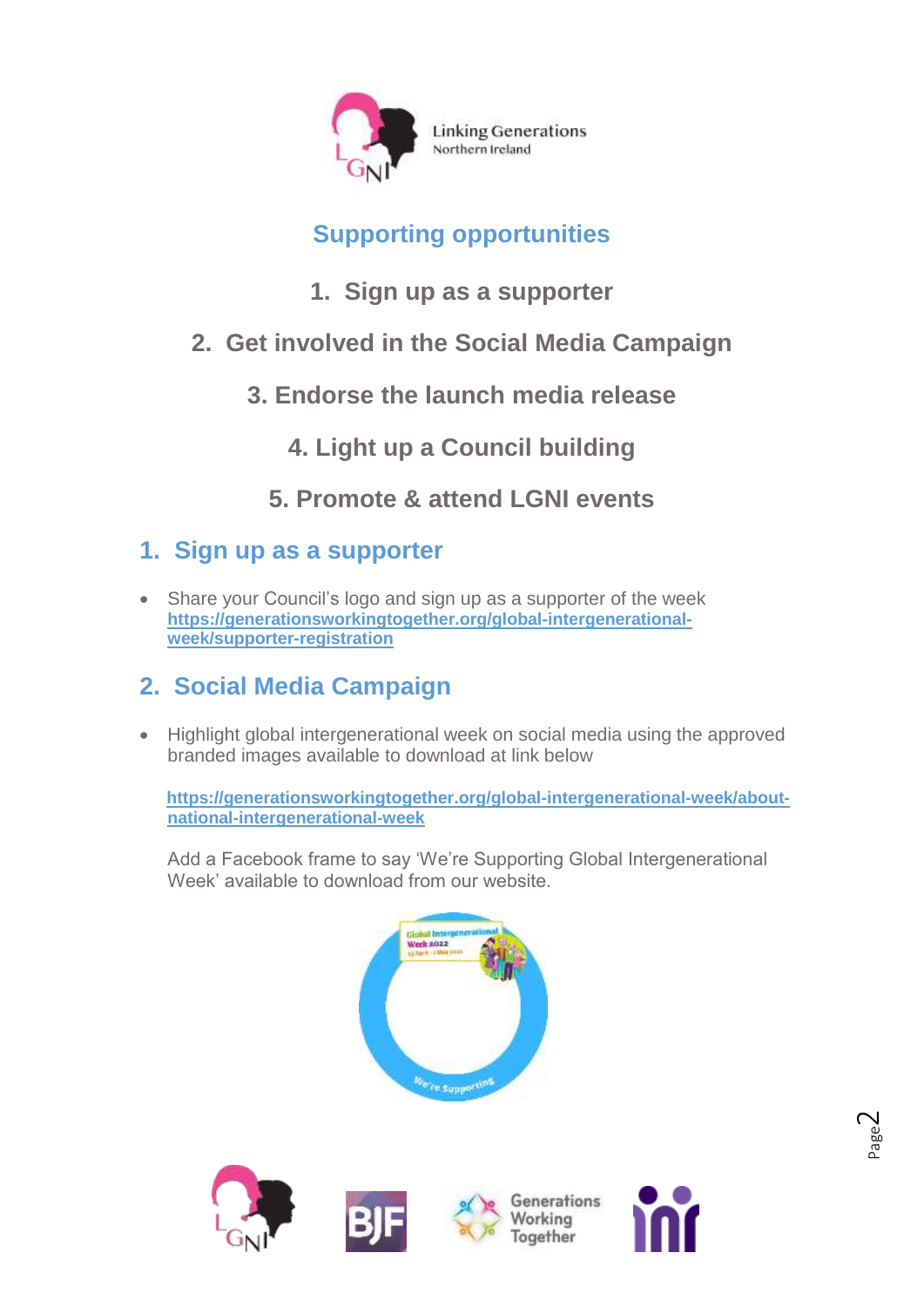

- Share your own intergenerational stories on social media highlighting 'the campaign is in its third year and now a global event' using the campaign's hashtag of **#IntergenerationalWeek**
- Share the campaign's social media posts: **retweet, share, like, repeat!**
- Feature the campaign on your website to encourage sign up and participation. Signposting to:

**[www.linkinggenerationsni.com/global-intergenerational-week/](http://www.linkinggenerationsni.com/global-intergenerational-week/)**

• Prepare a short video (1 minute or less) to explain why you think Global Intergenerational Week is important for our local community and forward to **[Debra.Castles@bjf.org.uk](mailto:Debra.Castles@bjf.org.uk)** to share on our social channels.

#### **3. Media coverage**

- Feature the official media release as a news item on your website and share it on the social media channels available.
- Arrange a Council photocall with participants and Councillor/Mayoral endorsement.

# **4. Shine a light on a Council building**

 Using LGNI's pink to highlight the campaign on prominent Council buildings with geographical spread across the province to share the intergenerational message.



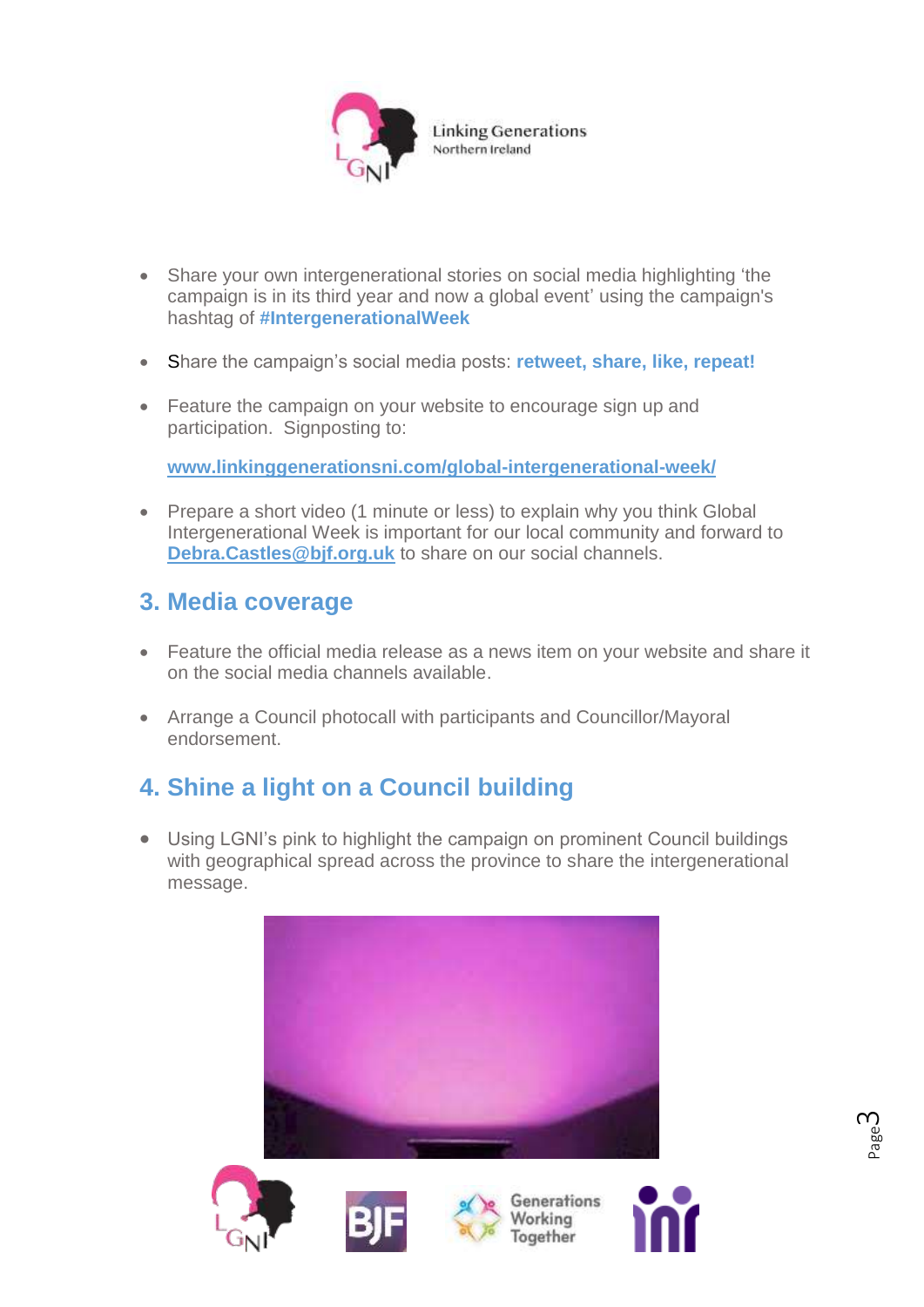

#### **5. Promote and attend LGNI events**

 LGNI have 2 events planned so far during the week to showcase and celebrate local intergenerational work check out these events and promote via <https://www.linkinggenerationsni.com/whats-on/>

We hope that you will be able to join with us for this showcase for local intergenerational activities involving: **schools, care homes, community groups, organisations and business, local government** for what promises to be an epic week, bringing Northern Ireland to the fore on an international platform as we partner with other countries including:

- Australia
- Canada
- England
- Ireland
- Scotland
- Wales
- Mexico
- Spain
- Sweden
- USA

**<https://generationsworkingtogether.org/global-intergenerational-week/country-leads>**



Page  $\overline{\mathcal{A}}$